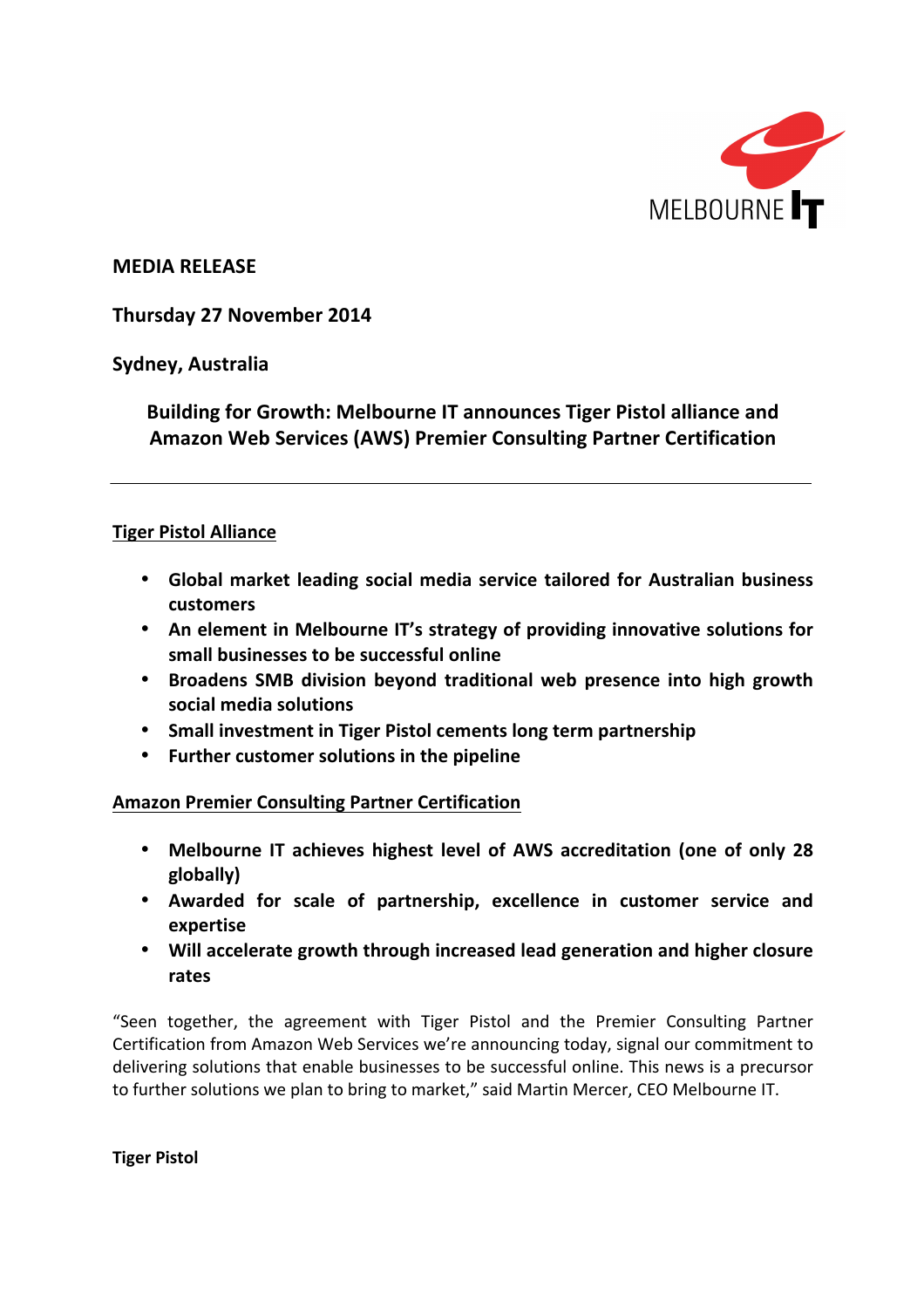Mr. Mercer today confirmed Melbourne IT has entered into an agreement with Tiger Pistol, the leading social media marketing platform.

"This is part of Melbourne IT's strategy of providing a suite of "Do-It-For-You" solutions for SMBs to enable them to be successful online," said Mr. Mercer.

He highlighted the fact that 69% of Australians are now using social media and that in 2014, 36% of small businesses have some form of social media presence (compared to 30% in 2013). 

"We are assembling a comprehensive suite of solutions for small businesses who want to get found online. It's no longer sufficient to focus exclusively on traditional web presence. The relationship with Tiger Pistol takes us into new territory and is a key component in a much broader solution set for businesses that have a presence and want to get found," he said.

"Many small businesses need help to successfully engage with their customers on social media. Tiger Pistol enables Melbourne IT to manage a business's social media presence and to take advantage of advertising opportunities on social media".

Melbourne IT will be offering the service to both its existing customers with established websites, as well as new customers that have started their online journey via social media.

To cement the strategic partnership and guarantee security and access to products, Melbourne IT has made a one off investment in Tiger Pistol of \$1.25m. The investment was made by way of a convertible note on commercial terms.

# **Amazon Web Services**

Mr. Mercer also confirmed that Melbourne IT has achieved AWS's highest partner certification.

"Achieving Amazon Web Services Premier Consulting Partner accreditation is significant," said Mr. Mercer. "It is awarded to AWS Consulting Partners that have distinguished themselves by their scale of business with AWS, their investment in training and accreditation, their management of complex customer solutions, and their strong customer references. This distinguishes Melbourne IT as one of only 28 Premier Consulting Partners (PCP) globally in the ecosystem of 7000+ AWS partners."

"Customers see the proof of our expertise in the field and trust in us to grow their business. They recommend our services to others," he said.

Melbourne IT has been an official partner of AWS since 2012 and currently provides the benefits of its managed solutions to many enterprise and government customers. In addition to the recently awarded Premier Consulting Partner status, Melbourne IT holds additional AWS certifications including Authorized Government Partner and Managed Service Provider Competency.